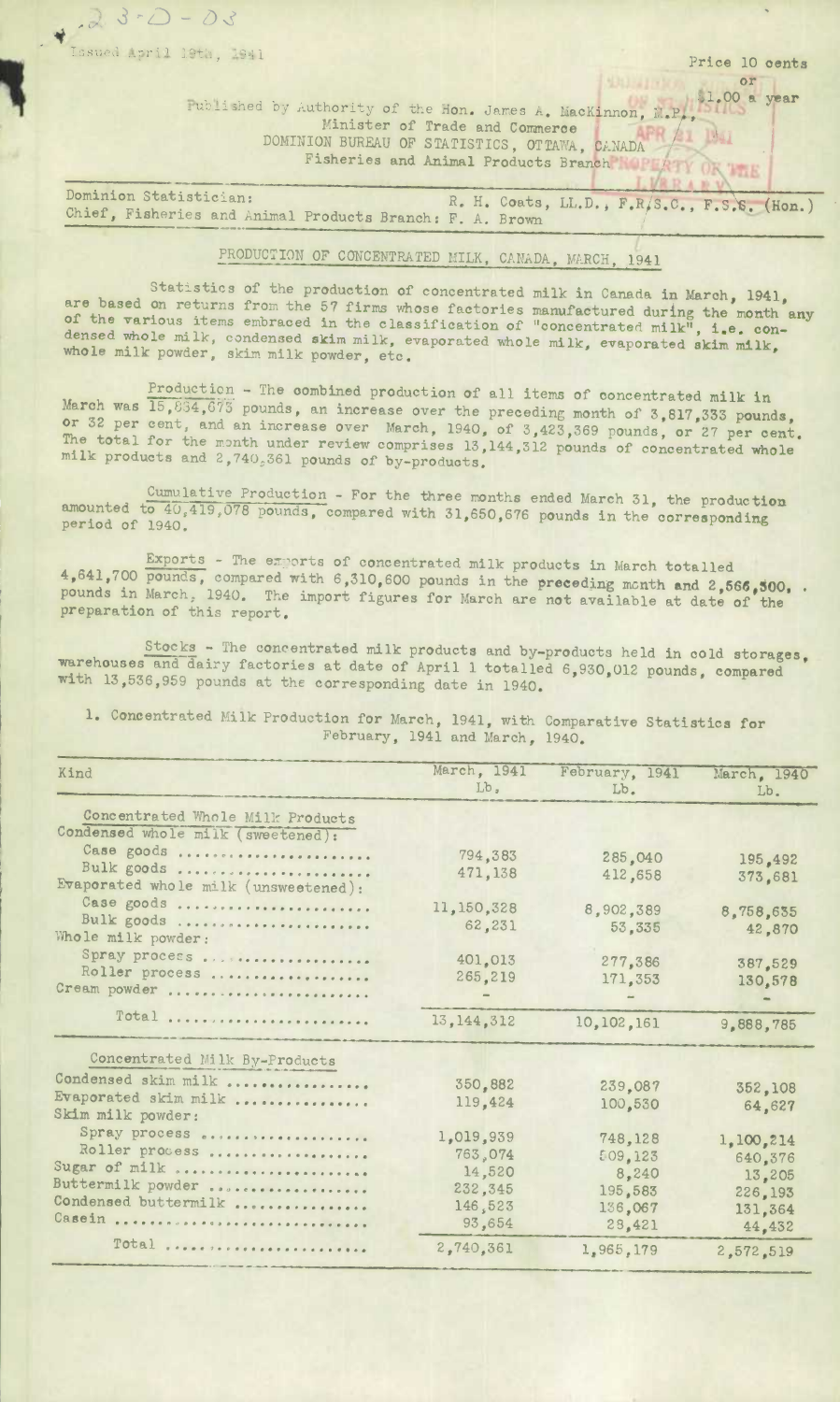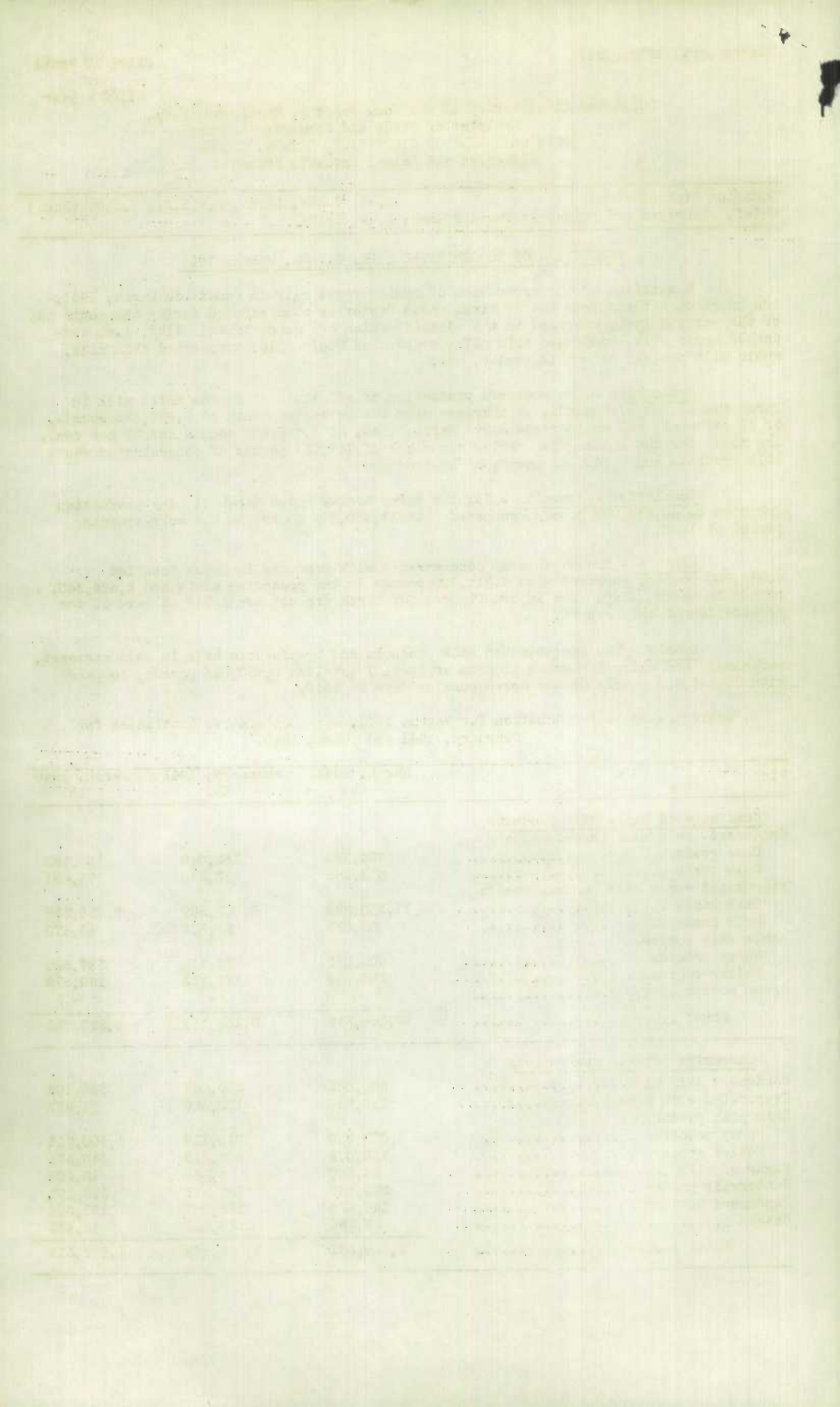$\frac{1}{2}$ 

| standle only a reduction of Concentrated Milk for the Three Months Ended March 31, 1941. |  |  |
|------------------------------------------------------------------------------------------|--|--|
| white Comparative Statistics for the Three Months Ended March 31, 1940.                  |  |  |

|                                             | Three Months Ended March 31 - |            |  |  |
|---------------------------------------------|-------------------------------|------------|--|--|
| Kind                                        | 1941                          | 1940       |  |  |
|                                             | Lb <sub>2</sub>               | Lb.        |  |  |
| Concentrated Whole Milk Products            |                               |            |  |  |
| Condensed whole milk (sweetened):           |                               |            |  |  |
| Case goods presentations and concernational | 2,025,169                     | 533,804    |  |  |
| Bulk goods                                  | 1,243,528                     | 909,288    |  |  |
| Evaporated whole milk (unsweetened):        |                               |            |  |  |
| Case goods                                  | 28,452,778                    | 21,892,205 |  |  |
| Bulk goods                                  | 163, 163                      | 168,558    |  |  |
| Whole milk powder:                          |                               |            |  |  |
| Spray process                               | 921,387                       | 943,819    |  |  |
| Roller process                              | 585,141                       | 356,802    |  |  |
| Cream powder                                | 6,709                         | 4,290      |  |  |
| Total pressesses entertainmenters.          | 33, 397, 875                  | 24,813,766 |  |  |
| Consentrated Milk By-Products               |                               |            |  |  |
| Condensed skim milk                         | 986,429                       | 889,849    |  |  |
| Evaporated skim milk                        | 299,899                       | 146,128    |  |  |
| Skim milk powder:                           |                               |            |  |  |
| Spray process                               | 2,616,957                     | 2,842,290  |  |  |
| Roller process                              | 1,917,778                     | 1,712,380  |  |  |
| Sugar of milk concernment conservations.    | 29,960                        | 27,189     |  |  |
| Buttermilk powder                           | 678.772                       | 684,745    |  |  |
| Condensed buttermilk                        | 406,714                       | 421,895    |  |  |
|                                             | 184,694                       | 112,434    |  |  |
| Total                                       | 7,121,203                     | 6,836,910  |  |  |

3. Imports and Exports of Concentrated Milk Products, March, 1941, with Comparative Statistics for February, 1941, and March, 1940. (a)

|                    | Quantity Imported |          |                   | Quantity Exported |           |           |
|--------------------|-------------------|----------|-------------------|-------------------|-----------|-----------|
| Kind               | March             | February | March             | March             | February  | March     |
|                    | 1941              | 1941     | 1940              | 1941              | 1941      | 1940      |
|                    | Lb <sub>o</sub>   | Lb.      | $Lb$ .            | Lb.               | Lb.       | Lb.       |
| Condensed milk     | (b)               | 3,619    |                   | 642,900           | 1.423,400 | 70,900    |
| Evaporated milk    |                   |          | $\qquad \qquad -$ | 3,628,200         | 4,330,600 | 2,048,900 |
| Whole milk powder. | (b)               | 51,191   | 685               | 247,400           | 535,600   | 424,100   |
| Skim milk powder   |                   |          | <b>The State</b>  | 123,200           | 20,700    | 22,400    |
| Casein             | (Ъ)               | 24,684   | 19,496            |                   | 300       |           |
| Total              | b                 | 79.494   | 20,181            | 4,641,700         | 6,310,600 | 2,566,300 |

4. Stocks (c) of Concentrated Milk in Cold Storages, Warehouses, and Dairy Factories<br>April 1, 1941 with Comparative Statistics for March 1, 1941 and April 1, 1940,

|                                                               |              | April 1, 1941 March 1, 1941 April 1, 1940 |            |
|---------------------------------------------------------------|--------------|-------------------------------------------|------------|
| Kind                                                          |              | $Lb. (d)$ $Lb.$ $Lb.$                     |            |
| Concentrated Whole Milk Products                              |              |                                           |            |
| Condensed whole milk                                          | 441,949      | 467,859                                   | 469,040    |
| Evaporated whole milk                                         | 4,122,132(e) | 5,446,174(e)                              | 9,479,339  |
| Whole milk powder:                                            |              |                                           |            |
| Spray process                                                 | 342,374      | 252,030                                   | 574,018    |
| Roller process                                                | 86,605       | 100,822                                   | 44,672     |
| Cream powder secondered content of the Cream of December 1999 |              |                                           | 4,220      |
| Total Whole Milk Products                                     | 4,993,060    | 6,266,885                                 | 10,571,289 |
| Concentrated Milk By-Products                                 |              |                                           |            |
| Condensed skim milk                                           |              |                                           | 213,474    |
| Evaporated skim milk                                          | 79,444       | 84,110                                    | 10,523     |
| Skim milk powder:                                             |              |                                           |            |
| Spray process                                                 | 729,110      | 1,032,424                                 | 1,584,925  |
| Roller process in bags                                        | 337,416      | 301,608                                   | 218,452    |
| Roller process in barrels                                     | 408,253      | 488,339                                   | 693,480    |
| Buttermilk powder                                             | 265,962      | 268,946                                   | 115,465    |
| Casein esconsistences estable to accessore                    | 116,767      | 257,956                                   | 124,351    |
| Total Milk By-Products                                        | 1.936.952    | 2.433.383                                 | 2.965 670  |

(a) External Trade Report - "Imports and Exports of Milk and Its Products and Eggs".<br>(b) Not yet available. (c) Owned and held by and / or for manufacturers.<br>(d) Agricultural Branch - Preliminary.

(e) In addition there were amounts held by wholesale grocers, as follows: 6,393,649 lb. at date of April 1, 1941; and 7,315,755 lb. at date of March 1, 1941.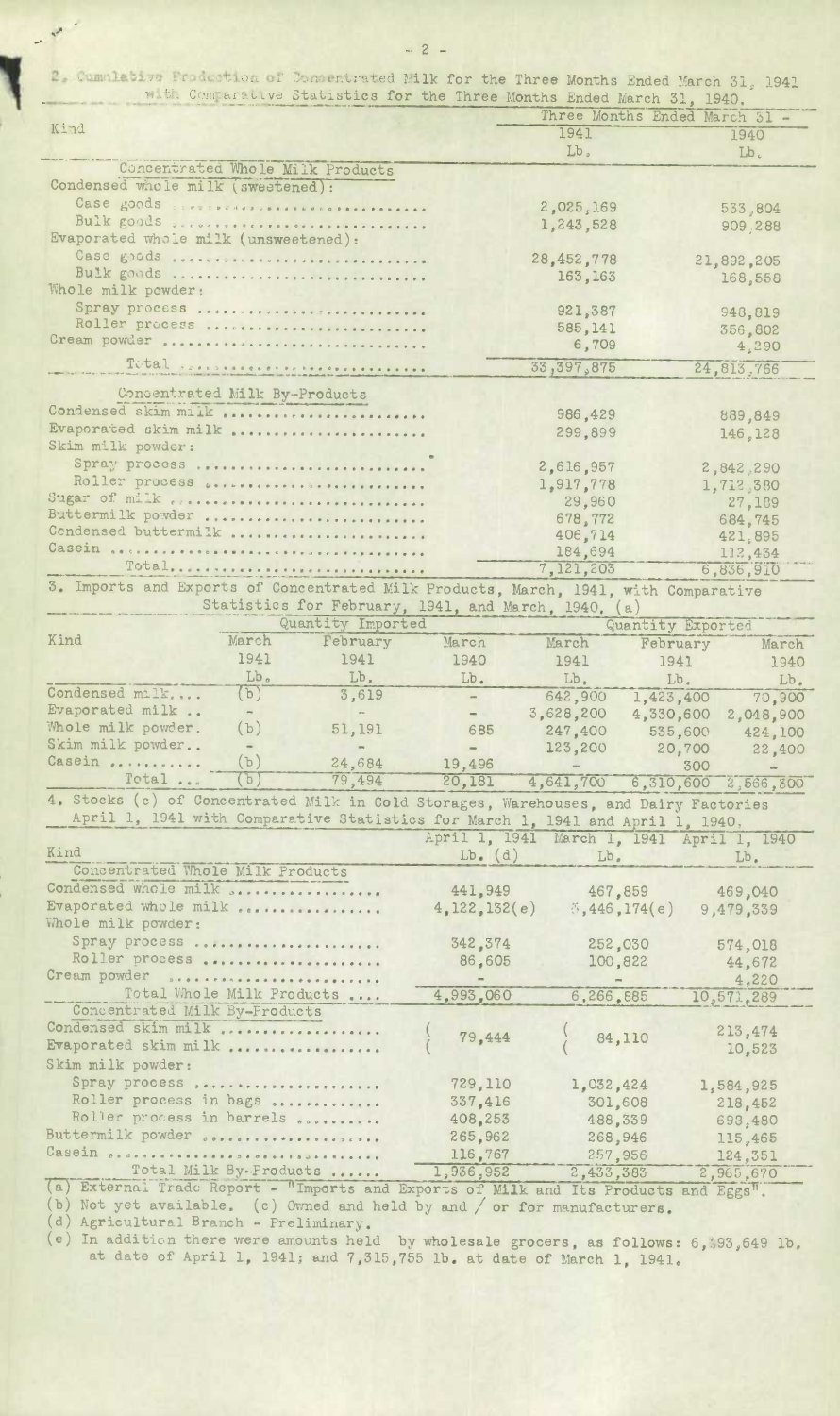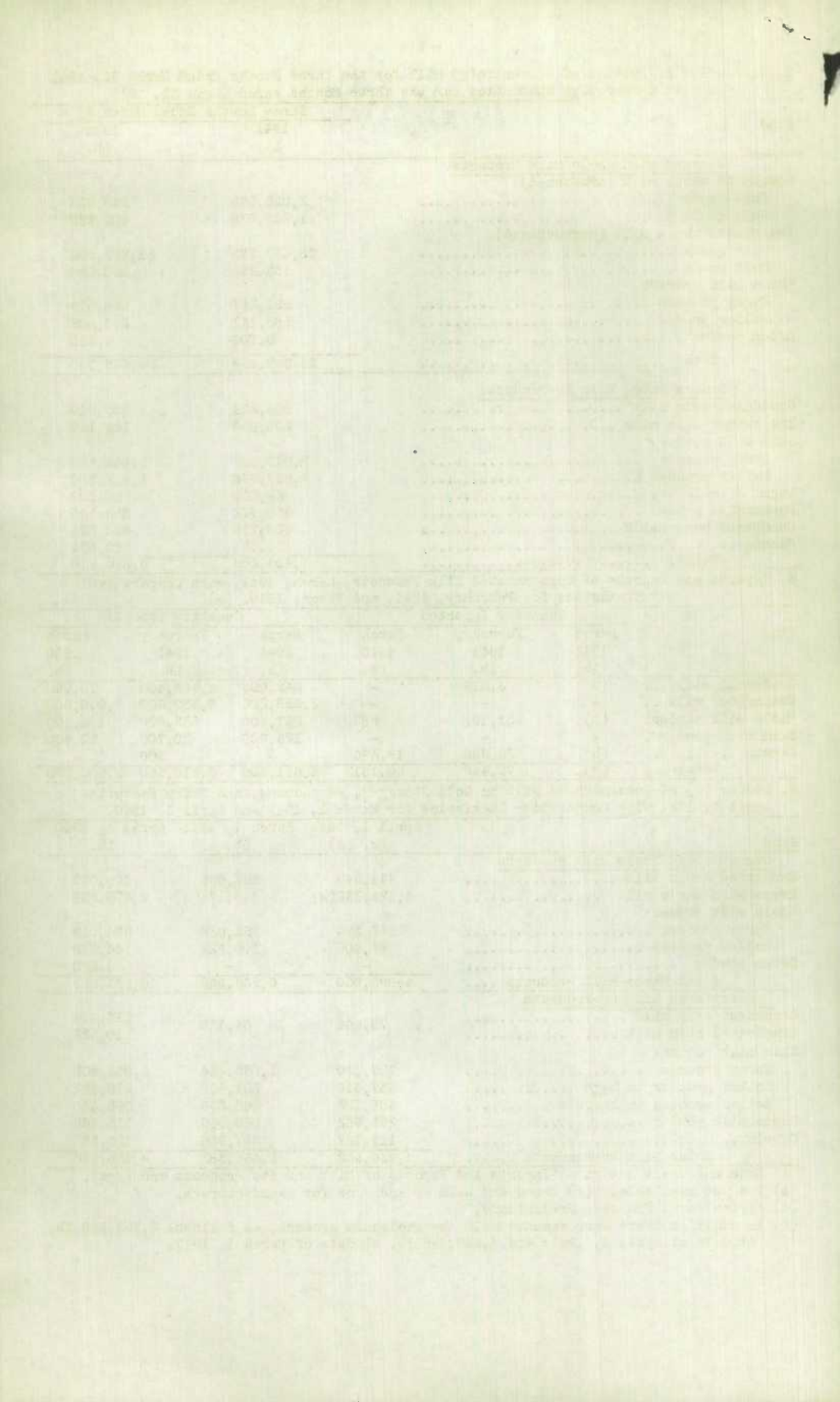Issued April 19, 1941.

23-25-03

Pub1ithed by Authority of the Hon. James A. MacKinnon, Minister of Trade and Commerce DOMINION BUREAU OF STATISTICS, OTTAWA, CANADA DOMINION BUREAU OF STATISTICS, OTTAWA, CANADA Fisheries and Animal Products Branch Dominion Statistician: R. H. Coats, LL.D., F.R.S.C., F.S.S. (Hon.) Chief, Fisheries and Animal Products Branch: F. A. Brown

REPORT ON THE FACTORY SALES OF MILK POrDERS, CANADA, MARCH, 1941

The statistics of the present report are based on returns from the 43 manufacturers whose plants sold during the month any of the **various** kinds of milk powder or

1. Sales of Milk Powder, March, 1941.

| Kind                                  | Quantity<br>sold | Total<br>value | Average<br>price<br>per lb. |
|---------------------------------------|------------------|----------------|-----------------------------|
| Whole milk powder (bulk goods)        | 1 <sub>b</sub>   | $\frac{1}{2}$  | cents                       |
| spray process                         | 81,251           | 21,267         | 26.17                       |
| Whole milk powder (bulk goods)        |                  |                |                             |
| roller process                        | 125,605          | 23,231         | 18.49                       |
| Buttermilk powder - roller process    | 246,685          | 17,623         | 7.14                        |
| Skimmilk powder (bulk goods)          |                  |                |                             |
| spray process                         | 1,146,820        | 114,244        | 9.96                        |
| Skimmilk powder (bulk goods) - roller |                  |                |                             |
| process for human consumption         | 573,195          | 46.103         | 8.04                        |
| Skimmilk powder - roller              |                  |                |                             |
| process for animal consumption        | 260,383          | 19,255         | 7.39                        |
| Casein (commercial acid)              | 87,853           | 11,319         | 12.88                       |
| Total value                           |                  | 253.042        |                             |

2. Cumulative Sales of Milk Powder, February and March, 1941.

|                                       | Two Months Ended March 31 - |         |  |
|---------------------------------------|-----------------------------|---------|--|
| Kind                                  | Quantity                    | Total   |  |
|                                       | Sold                        | Value   |  |
| Whole milk powder (bulk goods)        | 1 <sub>b</sub>              | \$      |  |
| spray process                         | 132,841                     | 35,860  |  |
| Whole milk powder (bulk goods)        |                             |         |  |
| roller process                        | 323,483                     | 65.594  |  |
| Buttermilk powder - roller process    | 565,248                     | 40,424  |  |
| Skimmilk powder (bulk goods)          |                             |         |  |
| spray process                         | 2,384,414                   | 241,549 |  |
| Skimmilk powder (bulk goods) - roller |                             |         |  |
| process for human consumption         | 1,101,230                   | 88,402  |  |
| Shimmilk powder - roller              |                             |         |  |
| process for animal consumption        | 540.405                     | 40,566  |  |
| Casein (commercial acid)              | 294,536                     | 37,204  |  |
| Total value                           |                             | 549.599 |  |